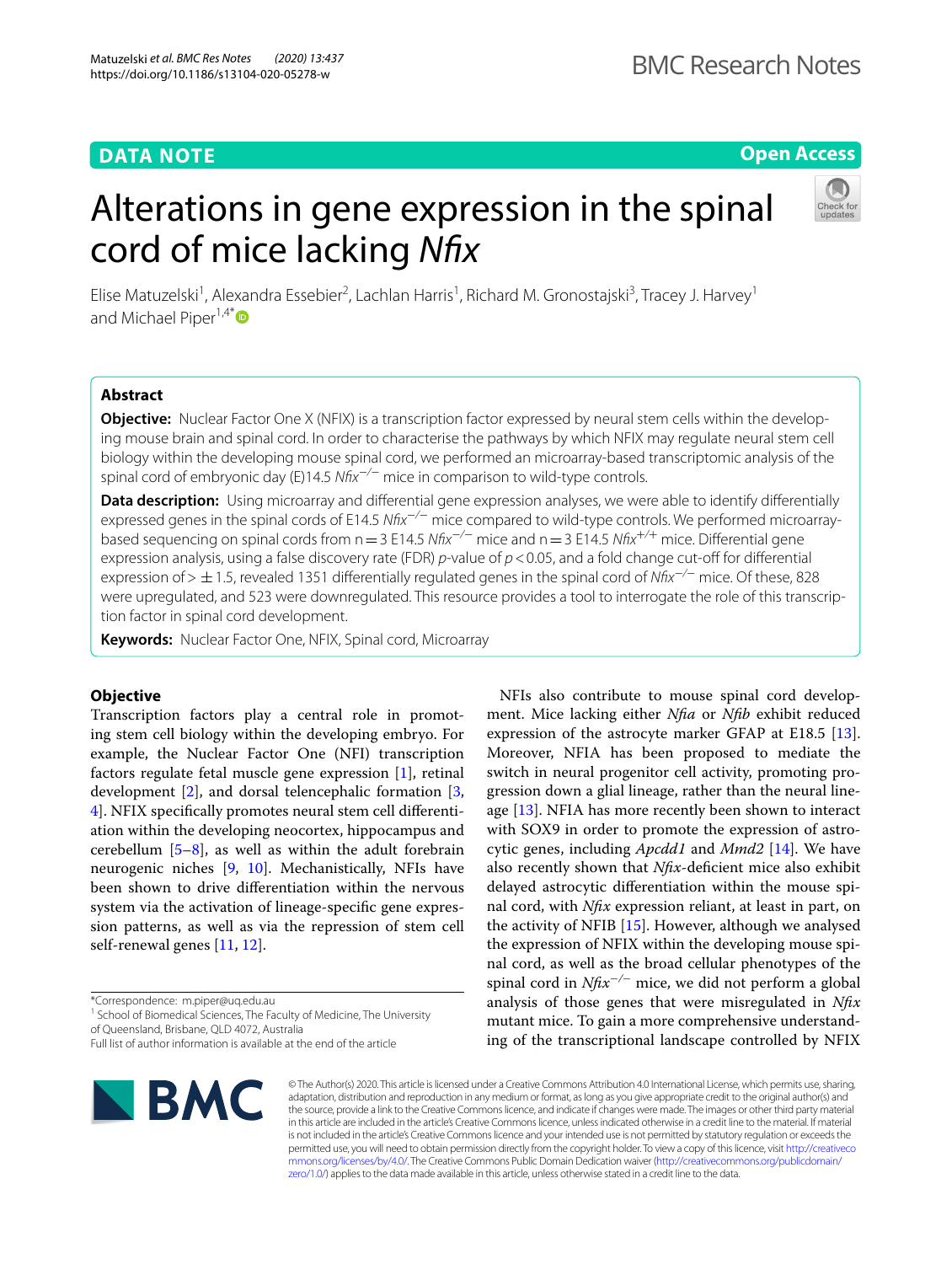within the spinal cord, here we performed microarray analysis on E14.5 wild-type and *Nfx*<sup>−</sup>*/*<sup>−</sup> spinal cords, the age at which the expression of NFIX by neural progenitor cells lining the spinal central canal is highest [[15](#page-2-12)].

## **Data description**

The rationale behind this profiling experiment was to understand transcriptional changes arising in the developing spinal cord in the absence of *Nfx.* To do this, *Nftx<sup>−/−</sup>* mice [[16\]](#page-2-13) and their wild-type littermates were used. These mice were maintained on a C57Bl/6J genetic background. Heterozygous male and female mice were placed together overnight to produce time-mated litters. The presence of a vaginal plug the following day indicated a successful mating was likely, and this was designated E0.5. Polymerase chain reactions (PCR) confrmed the genotypes of each mouse. PCR primers are available on request. Pregnant dams were euthanized by cervical dislocation. Embryos were removed and placed on ice. Whole spinal cords were dissected from E14.5 *Nfx*−*/*<sup>−</sup> and wild-type mouse embryos and snap frozen using dry ice. An RNeasy Micro Kit (QIAGEN) was used to extract total RNA from these samples, which were then diluted to 80 ng/μL and sent to the Ramaciotti Centre (University of New South Wales, Australia) for microarray analysis on a Mouse Transcriptome Array 2.0ST (Affymetrix). The Ramaciotti Centre performed sample quality control at three points in the process; (1) frstcycle cRNA after clean up (spectrophotomoter and Bioanalyzer), (2) second-cycle single-stranded cDNA after clean up (spectrophotomoter and Bioanalyzer), and (3) fragmented and labelled cDNA (Bioanalyzer and gel-shift assay). All the samples passed these checkpoints. For the Bioanalyzer analyses, all samples reported an RNA integrity number>8. For the spectrophotometer analyses, the OD 260/280 ratio was used to measure the purity of the RNA; all samples had values $\sim$  2. Finally, the QC metric pos\_vs\_neg\_auc value was used to determine the quality of the array data. Values above 0.8 identify the data as within the bounds for the threshold test; all our samples were>0.91.

Raw microarray data in the form of.CEL fles were received from the Ramaciotti Centre and initially processed by running an SST-RMA (gene level) analysis on all samples using the Afymetrix Expression Console software (build  $1.4.1.46$ ). The resulting CHP files were then imported into the Afymetrix Transcription Analysis Console (TAC) software and sample fles were compared in diferential gene expression analyses between *Nfx*<sup>−</sup>*/*<sup>−</sup> and wild-type samples. Algorithm parameters selected included: genome version mm10, one-way betweensubject ANOVA (unpaired) and ANOVA *p*-value (condition pair)<0.05. Differential gene expression analyses were performed using Afymetrix Transcription Analysis Console (TAC) software. Gene expression levels between *Nftx<sup>−/−</sup>* and wild-type samples were compared using a one-way between-subject ANOVA (unpaired) and corrected for FDR. A *p*-value < 0.05 denoted a statistically signifcant diference in gene expression between samples. A fold change cut-off for differential expression of  $> \pm 1.5$  was also used to stratify differentially expressed genes.

Table [1](#page-1-0) presents data repositories arising from this work. The raw sequencing data are available from GEO (Data set 1) [[17\]](#page-2-14). Diferential gene analysis revealed that 828 genes were upregulated in the E14.5 spinal cord of *Nftx<sup>−/−</sup>* mice in comparison to controls, whereas 523 genes were downregulated in the spinal cord of *Nfx*−*/*<sup>−</sup> mice in comparison to controls (Data set 2) [[18](#page-2-15)].

#### **Limitations**

This work complements our recently published work [[15\]](#page-2-12), and provides additional, global insights into the changes in transcriptional programs evident in the spinal cord in the absence of *Nfx.* While valuable, there are a number of limitations that need to be considered when interpreting these data. Firstly, our analysis of transcriptional changes in the spinal cord of *Nfx*−*/*− mice was only conducted at one age. Investigating further embryonic and postnatal ages would provide more context around the role of NFIX in regulating genesis of the spinal cord. Secondly, although the expression of NFIX is prominent within the neural stem cells of the spinal cord at this age [[15\]](#page-2-12), NFIX is also expressed by other cell types within the spinal cord. As such, interpretation of the data needs to occur with this caveat in mind. The use of single cell RNA-sequencing in future could be one way to circumvent this limitation, and to garner a more nuanced view

<span id="page-1-0"></span>

| Table 1 Overview of data files |  |
|--------------------------------|--|
|--------------------------------|--|

| Label       | Name of data file                                                                          | File types (file extension) | Data repository and identifier (DOI or accession<br>number) |
|-------------|--------------------------------------------------------------------------------------------|-----------------------------|-------------------------------------------------------------|
| Data file 1 | Expression data from embryonic mouse spinal cords<br>from NFIX knockout and wild-type mice | CFI file                    | https://identifiers.org/geo:GSE155327 [17]                  |
| Data file 2 | Differentially regulated genes E14.5 spial cord NFIX<br>KO vs WT                           | Excel spreadsheet (.xlsx)   | https://doi.org/10.6084/m9.figshare.12735860.v1 [18]        |